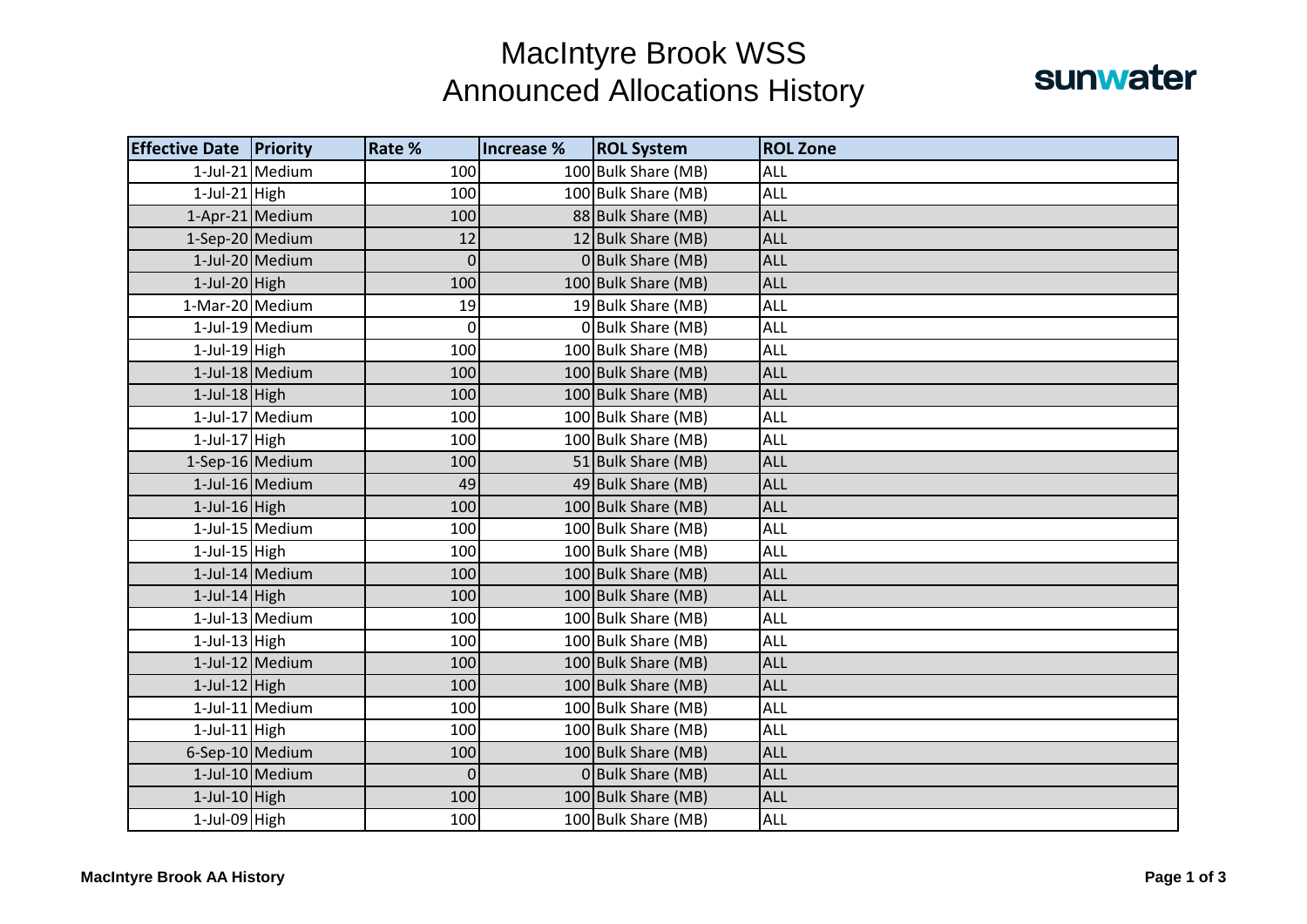## MacIntyre Brook WSS Announced Allocations History



| <b>Effective Date Priority</b> |                 | Rate % | Increase % | <b>ROL System</b>   | <b>ROL Zone</b>                           |
|--------------------------------|-----------------|--------|------------|---------------------|-------------------------------------------|
|                                | 1-Jul-09 Medium | 72     |            | 72 Bulk Share (MB)  | ALL                                       |
|                                | 1-Jul-08 Medium | 100    |            | 100 Bulk Share (MB) | <b>ALL</b>                                |
| $1$ -Jul-08 High               |                 | 100    |            | 100 Bulk Share (MB) | <b>ALL</b>                                |
| 17-Dec-07 Medium               |                 | 100    |            | 15 Bulk Share (MB)  | <b>ALL</b>                                |
| 10-Dec-07 Medium               |                 | 85     |            | 43 Bulk Share (MB)  | ALL                                       |
| 13-Nov-07 Medium               |                 | 42     |            | 15 Bulk Share (MB)  | ALL                                       |
| 5-Nov-07 Medium                |                 | 27     |            | 16 Bulk Share (MB)  | ALL                                       |
| 28-Aug-07 Medium               |                 | 11     |            | 11 Bulk Share (MB)  | <b>ALL</b>                                |
|                                | 1-Jul-07 Medium | 0      |            | 0 Bulk Share (MB)   | ALL                                       |
| $1$ -Jul-07 High               |                 | 100    |            | 100 Bulk Share (MB) | ALL                                       |
|                                | 3-Apr-07 Medium | 100    |            | 15 Bulk Share (MB)  | <b>ALL</b>                                |
|                                | 2-Jan-07 Medium | 85     |            | 5 Bulk Share (MB)   | <b>ALL</b>                                |
| 6-Dec-06 Medium                |                 | 80     |            | 20 Bulk Share (MB)  | <b>ALL</b>                                |
|                                | 1-Jul-06 Medium | 60     |            | 60 Bulk Share (MB)  | <b>ALL</b>                                |
| $1$ -Jul-06 High               |                 | 100    |            | 100 Bulk Share (MB) | <b>ALL</b>                                |
| 7-Dec-05 Medium                |                 | 100    |            | 5 Bulk Share (MB)   | ALL                                       |
|                                | 2-Dec-05 Medium | 95     |            | 61 Bulk Share (MB)  | <b>ALL</b>                                |
| 4-Nov-05 Medium                |                 | 34     |            | 17 Bulk Share (MB)  | <b>ALL</b>                                |
|                                | 1-Oct-05 Medium | 17     |            | 17 Bulk Share (MB)  | ALL                                       |
| 1-Oct-05 High                  |                 | 100    |            | 100 Bulk Share (MB) | (obsolete) Greenup Weir to Whetstone Weir |
| 1-Oct-05 High                  |                 | 100    |            | 100 Bulk Share (MB) | (obsolete) Coolmunda Dam ponded area      |
| 11-Jan-05 Medium               |                 | 100    |            | 5 Bulk Share (MB)   | <b>ALL</b>                                |
| 21-Dec-04 Medium               |                 | 95     |            | 30 Bulk Share (MB)  | <b>ALL</b>                                |
|                                | 1-Dec-04 Medium | 65     |            | 25 Bulk Share (MB)  | <b>ALL</b>                                |
| 1-Oct-04 Medium                |                 | 40     |            | 40 Bulk Share (MB)  | <b>ALL</b>                                |
| $1-Oct-04$ High                |                 | 100    |            | 100 Bulk Share (MB) | <b>ALL</b>                                |
| 21-Jan-04 Medium               |                 | 100    |            | 65 Bulk Share (MB)  | ALL                                       |
| 10-Dec-03 Medium               |                 | 35     |            | 32 Bulk Share (MB)  | <b>ALL</b>                                |
| 13-Oct-03 Medium               |                 | 3      |            | 3 Bulk Share (MB)   | ALL                                       |
| 6-Oct-03 High                  |                 | 100    |            | 100 Bulk Share (MB) | <b>ALL</b>                                |